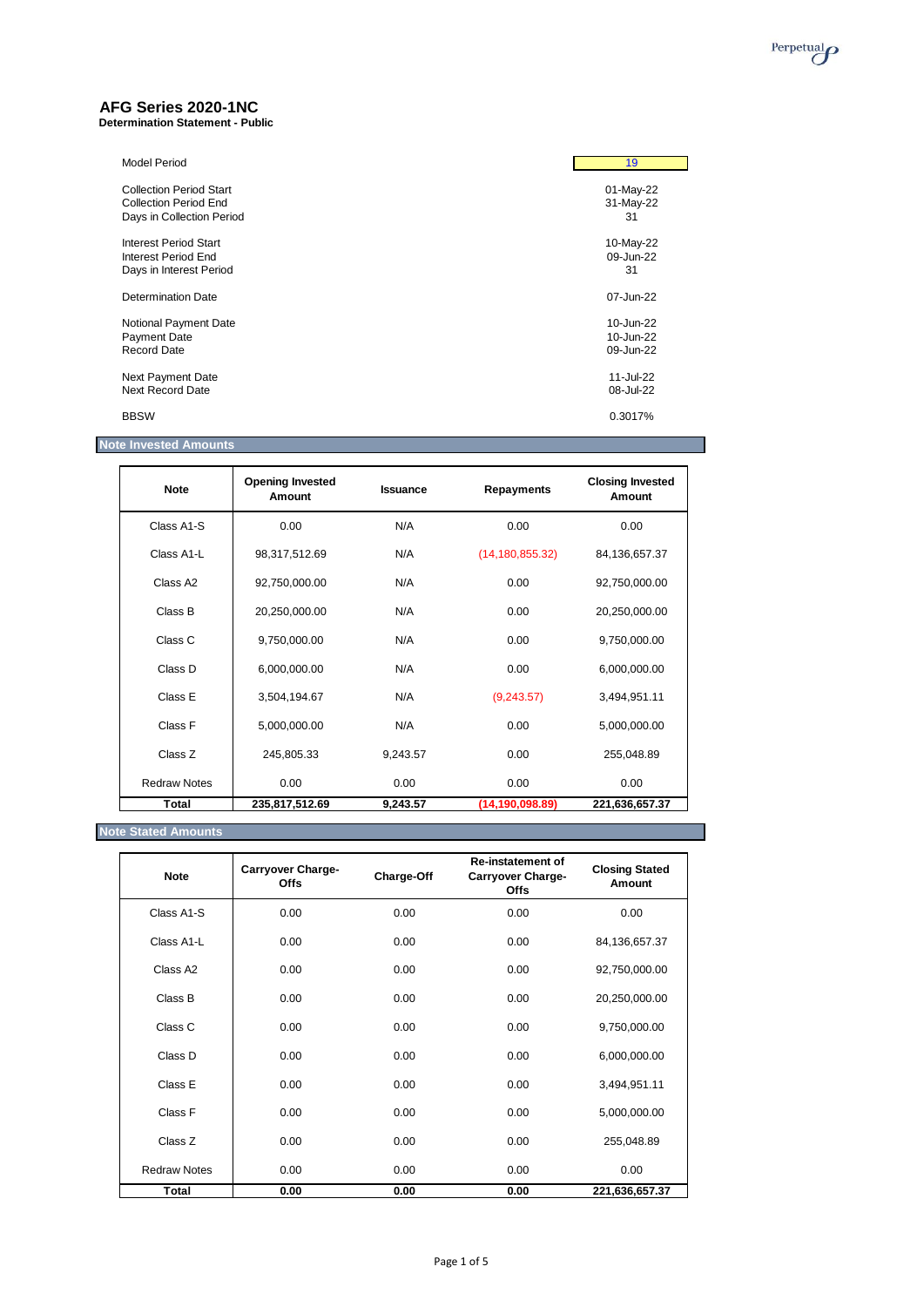

#### **Interest Payments**

| <b>Note</b>          | <b>Coupon Rate</b> | <b>Current Period</b><br><b>Interest</b> | <b>Interest Paid</b> | <b>Unpaid Interest</b> |
|----------------------|--------------------|------------------------------------------|----------------------|------------------------|
| Class A1-S           | 1.2017%            | 0.00                                     | 0.00                 | 0.00                   |
| Class A1-L           | 1.8517%            | 154,621.66                               | 154,621.66           | 0.00                   |
| Class A <sub>2</sub> | 2.1017%            | 165,559.26                               | 165,559.26           | 0.00                   |
| Class B              | 2.9517%            | 50,765.20                                | 50,765.20            | 0.00                   |
| Class C              | 3.9517%            | 32,723.32                                | 32,723.32            | 0.00                   |
| Class D              | 5.0017%            | 25,488.12                                | 25,488.12            | 0.00                   |
| Class E              | 8.1517%            | 24,260.81                                | 24,260.81            | 0.00                   |
| Class F              | <b>NR</b>          | NR.                                      | NR.                  | NR.                    |
| Class Z              | NR.                | NR.                                      | NR.                  | NR.                    |
| <b>Redraw Notes</b>  | 0.0100%            | 0.00                                     | 0.00                 | 0.00                   |

**Subordination / Factors**

| <b>Note</b>          | Original<br>Subordination | <b>Current</b><br><b>Subordination</b> | <b>Bond Factor</b> | <b>Opening Pool Factor</b> |
|----------------------|---------------------------|----------------------------------------|--------------------|----------------------------|
| Class A1-S           | 27.5000%                  | 62.0385%                               | 0.0000%            | 47.1635%                   |
| Class A1-L           | 27.5000%                  | 62.0385%                               | 37.3112%           | 47.1635%                   |
| Class A <sub>2</sub> | 8.9500%                   | 20.1907%                               | 100.0000%          | 47.1635%                   |
| Class B              | 4.9000%                   | 11.0541%                               | 100.0000%          | 47.1635%                   |
| Class C              | 2.9500%                   | 6.6550%                                | 100.0000%          | 47.1635%                   |
| Class D              | 1.7500%                   | 3.9479%                                | 100.0000%          | 47.1635%                   |
| Class E              | 1.0000%                   | 2.3710%                                | 93.1987%           | 47.1635%                   |
| Class F              | NR.                       | NR.                                    | 100.0000%          | NR.                        |
| Class Z              | NR.                       | NR.                                    | NR.                | NR.                        |
| <b>Redraw Notes</b>  | N/A                       | N/A                                    | N/A                | N/A                        |

#### **Risk Retention Undertaking**

**AFGS confirms that it continues to retain a material net economic interest of not less than 5% in the AFG2020-1NC Trust – Series 2020-1NC securitisation transaction in accordance with the EU Securitisation Regulation. These notes are either held directly by AFGS or in the Retention Vehicles (the shares of which are 100% held by AFGS).**

**For access to EU Regulatory Reporting, please see the below webpage** <https://www.afgonline.com.au/corporate/investors/investor-reports/>

#### **Prepayment Summary**

| <b>Repayments</b>                                                                              | 15,958,833.70                               |
|------------------------------------------------------------------------------------------------|---------------------------------------------|
| <b>Partial Prepayments</b><br><b>Full Prepayments</b><br><b>Scheduled Principal Repayments</b> | 2.324.181.70<br>13,175,742.19<br>458,909.81 |
| <b>Total Principal Repaid</b>                                                                  | 15,958,833.70                               |
| Less Redraws                                                                                   | (1,777,978.38)                              |
| <b>Principal Available For Distribution</b>                                                    | 14,180,855.32                               |
| Single Monthly Mortality Rate (SMM)<br>Constant Prepayment Rate (CPR)                          | 5.8302%<br>51.3662%                         |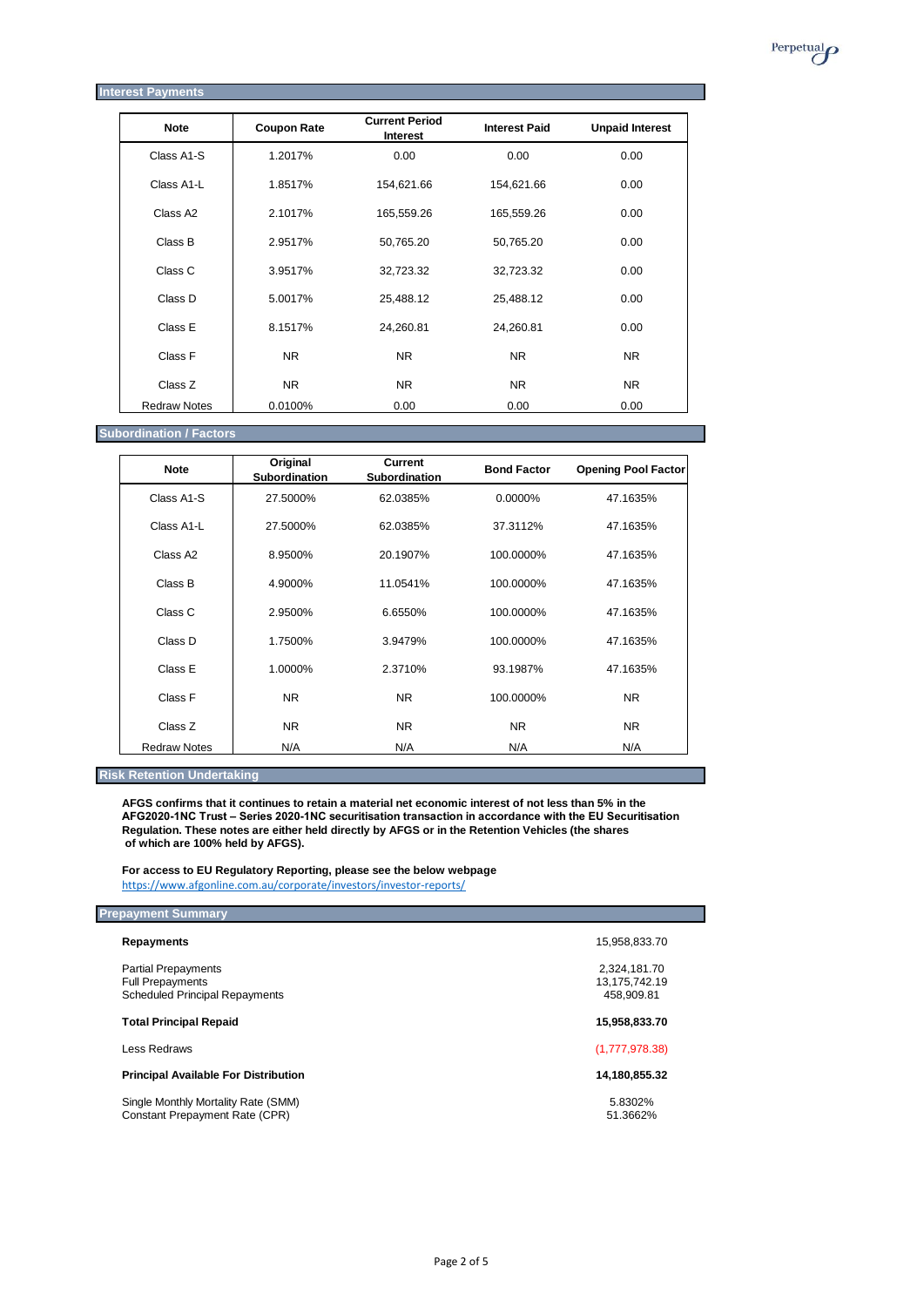

## **Credit Enhancement**

|  | <b>Threshold Rate</b> |  |  |
|--|-----------------------|--|--|
|--|-----------------------|--|--|

| <b>Threshold Rate</b>                                | 2.9675%        |
|------------------------------------------------------|----------------|
| Weighted Average Borrower Rate                       | 3.8780%        |
| <b>Threshold Rate Review Trigger</b>                 | <b>FALSE</b>   |
| <b>Threshold Rate Subsidy</b>                        | 0.00           |
| Threshold Rate Subsidy Deposit by Trust Manager      | 0.00           |
| <b>Redraw Notes</b>                                  |                |
| <b>Redraw Limit Parameter</b>                        | 1.0000%        |
| Aggregate Invested Amount of Notes                   | 235,817,512.69 |
| <b>Redraw Limit</b>                                  | 2,358,175.13   |
| <b>Yield Reserve</b>                                 |                |
| Opening Balance of the Yield Reserve                 | 2,000,000.00   |
| <b>Yield Reserve Draw</b>                            | 0.00           |
| Deposit to the Yield Reserve                         | 0.00           |
| <b>Yield Reserve Release</b>                         | 0.00           |
| Closing Balance of the Yield Reserve                 | 2,000,000.00   |
| <b>Principal Draw</b>                                |                |
| Opening Balance of the Principal Draw                | 0.00           |
| <b>Principal Draw</b>                                | 0.00           |
| Repayment of Principal Draw                          | 0.00           |
| Closing Balance of the Principal Draw                | 0.00           |
| <b>Liquidity Facility</b>                            |                |
| <b>Liquidity Limit</b>                               | 3,537,262.69   |
| Un-utilised portion of Liquidity Facility            | 3,537,262.69   |
| Carryover balance of Liquidity Advances              | 0.00           |
| <b>Liquidity Draw</b>                                | 0.00           |
| Repayment of Liquidity Draws                         | 0.00           |
| Closing balance of Liquidity Advances                | 0.00           |
| <b>Extraordinary Expense Reserve</b>                 |                |
| Opening Balance of the Extraordinary Expense Reserve | 150,000.00     |
| Extraordinary Expense Reserve Draw                   | 0.00           |
| Deposit to the Extraordinary Expense Reserve         | 0.00           |
| Closing Balance of the Extraordinary Expense Reserve | 150,000.00     |
| <b>Amortisation Ledger</b>                           |                |
| Opening Balance of the Amortisation Ledger           | 0.00           |
| Deposit to Amortisation Ledger                       | 0.00           |
| Amortisation Ledger Draw                             | 0.00           |
| Closing Balance of the Amortisation Ledger           | 0.00           |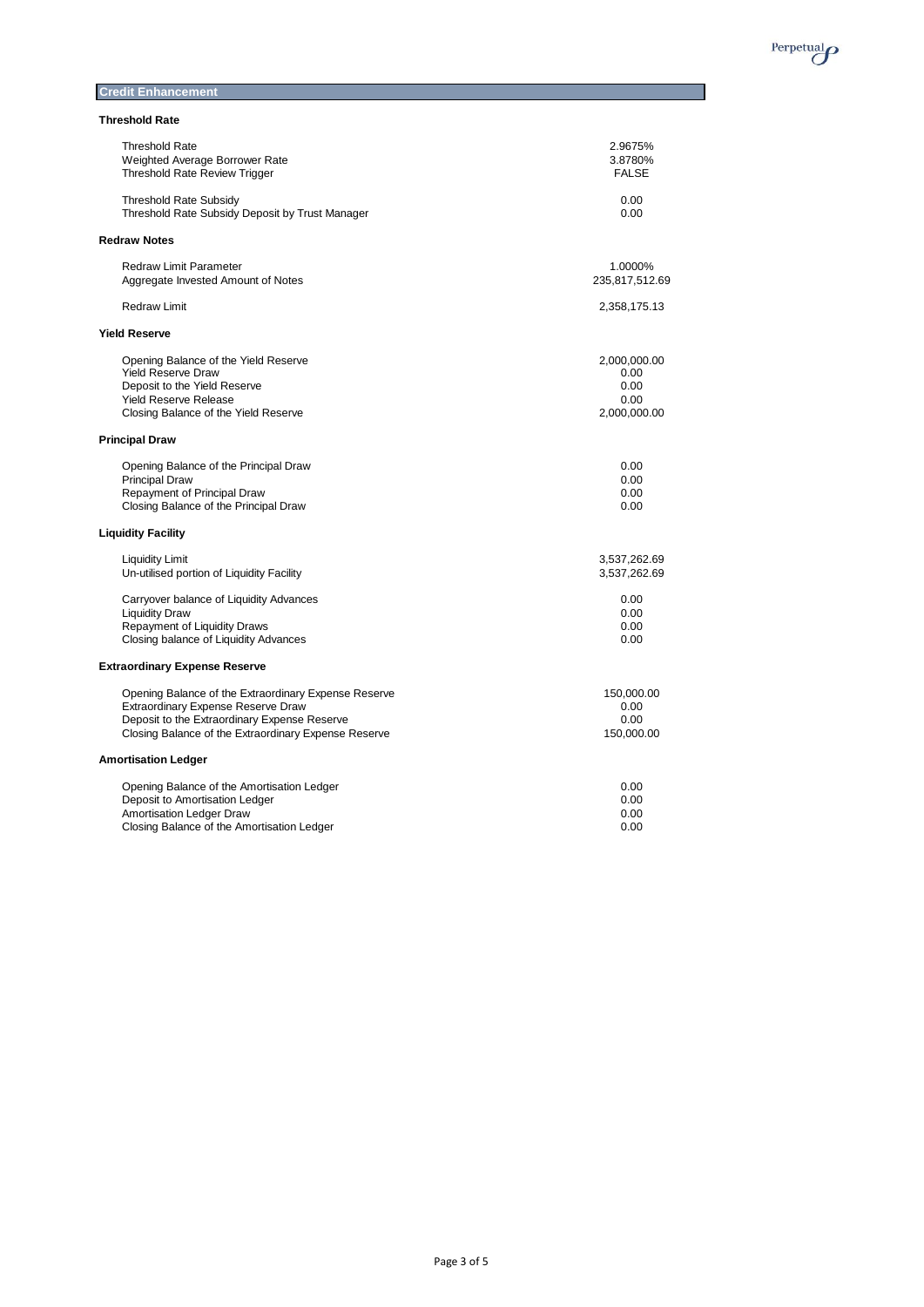

#### **Cashflow Allocation**

**Total Available Income**

| TULAI AVAIIADIE INCUNIE                                                                                     |                        |
|-------------------------------------------------------------------------------------------------------------|------------------------|
| Available Income                                                                                            | 778,468.31             |
| <b>Yield Reserve Draw</b>                                                                                   | 0.00                   |
| <b>Principal Draw</b>                                                                                       | 0.00                   |
| <b>Liquidity Draw</b>                                                                                       | 0.00                   |
| <b>Yield Reserve Release</b>                                                                                | 0.00                   |
| Extraordinary Expense Reserve Draw                                                                          | 0.00                   |
| <b>Total Available Income</b>                                                                               | 778,468.31             |
| <b>Application of Total Available Income</b>                                                                |                        |
| To the Residual Income Unitholder                                                                           | 1.00                   |
| <b>Accrual Adjustment</b>                                                                                   | 0.00                   |
| <b>Taxes Payable</b>                                                                                        | 0.00                   |
| Trustee, Security Trustee & Standby Servicer fee                                                            | 8,524.14               |
| Series Expenses                                                                                             | 1,174.69               |
| Servicer fee                                                                                                | 37.683.36              |
| <b>Trust Manager fee</b>                                                                                    | 9,420.84               |
| Amounts due under the Derivative Contract (inc. break costs)<br>Interest due to Liquidity Facility Provider | 0.00<br>0.00           |
| Availability Fee due to the Liquidity Facility Provider                                                     | 3,004.25               |
| Break costs under the Derivative Contract                                                                   | 0.00                   |
| Any other amounts payable to the Liquidity Facility Provider                                                | 0.00                   |
| Indemnity or fee amounts payable to each Dealer                                                             | 0.00                   |
| <b>Expenses</b>                                                                                             | 59,808.28              |
|                                                                                                             |                        |
| Interest due on the Class A1-S Notes                                                                        | 0.00                   |
| Interest due on the Class A1-L Notes                                                                        | 154,621.66             |
| Interest due on the Redraw Notes                                                                            | 0.00                   |
| Interest due on the Class A2 Notes                                                                          | 165,559.26             |
| Interest due on the Class B Notes                                                                           | 50.765.20              |
| Interest due on the Class C Notes                                                                           | 32,723.32              |
| Interest due on the Class D Notes<br>Interest due on the Class E Notes                                      | 25,488.12<br>24,260.81 |
| Interest due on the Class F Notes                                                                           | NR.                    |
| Interest due on the Class Z Notes                                                                           | NR.                    |
|                                                                                                             |                        |
| <b>Outstanding Liquidity Draws</b>                                                                          | 0.00                   |
| Repayment of Principal Draw                                                                                 | 0.00                   |
| Reimburse Losses                                                                                            | 0.00                   |
| Re-instate Carryover Charge-Offs                                                                            | 0.00                   |
| Deposit to Yield Reserve                                                                                    | 0.00                   |
| <b>Retention Amount</b>                                                                                     | 9,243.57               |
| <b>Amortisation Amount</b>                                                                                  | 0.00                   |
| Deposit to Extraordinary Expense Reserve                                                                    | 0.00                   |
| <b>Threshold Rate Subsidy</b>                                                                               | 0.00                   |
| <b>Tax Shortfall</b>                                                                                        | 0.00                   |
| Tax Amount<br><b>Retention of Total Available Income</b>                                                    | 0.00<br>9.243.57       |
| Residual Income Unitholder                                                                                  | NR.                    |
| <b>Total Available Principal</b>                                                                            |                        |
|                                                                                                             |                        |
| Available Principal                                                                                         | 14,180,855.32          |
| Repayment of Principal Draw                                                                                 | 0.00                   |
| Reimburse Losses                                                                                            | 0.00                   |
| Re-instatement of Carry-Over Charge-Offs                                                                    | 0.00                   |
| <b>Amortisation Amount</b>                                                                                  | 0.00                   |
| Redraw Reserve Account Draw                                                                                 | 0.00                   |
| <b>Excess Note proceeds</b>                                                                                 | 0.00                   |
| <b>Total Available Principal</b>                                                                            | 14,180,855.32          |
| <b>Application of Total Available Principal</b>                                                             |                        |
| <b>Principal Draw</b>                                                                                       | 0.00                   |
| To fund Redraws                                                                                             | 0.00                   |
| <b>Redraw Notes</b>                                                                                         | 0.00                   |
| Class A1-S Notes                                                                                            | 0.00                   |
| Class A1-L Notes                                                                                            | 14,180,855.32          |
| Class A2 Notes                                                                                              | 0.00                   |
| Class B Notes<br>Class C Notes                                                                              | 0.00<br>0.00           |
| Class D Notes                                                                                               | 0.00                   |
| Class E Notes                                                                                               | 0.00                   |
| Class F Notes                                                                                               | 0.00                   |
| Class Z Notes                                                                                               | 0.00                   |
| Residual Income Unitholder                                                                                  | 0.00                   |
| <b>Total Principal Applications</b>                                                                         | 14,180,855.32          |